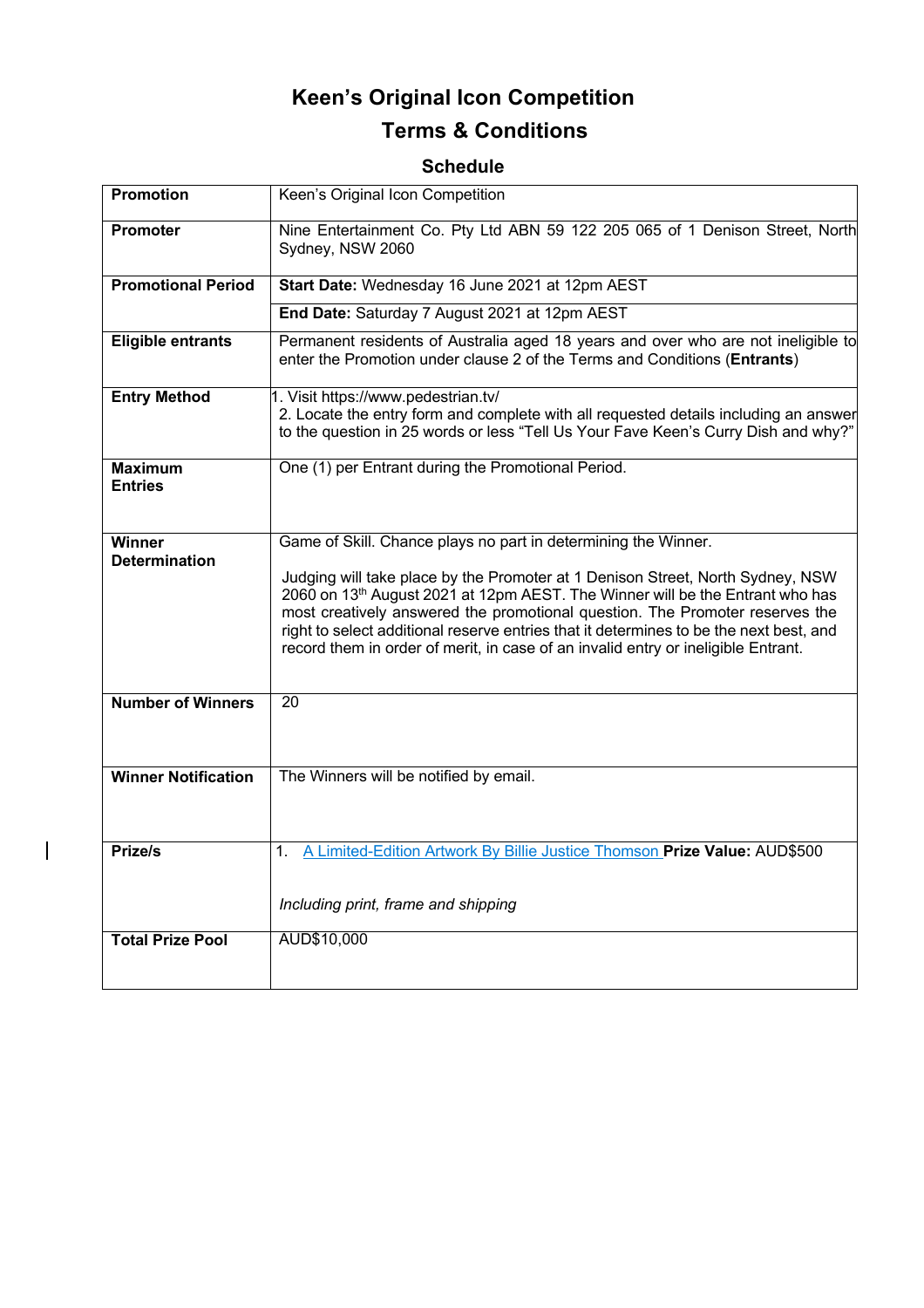# **Terms and Conditions**

## **Entry into the Promotion**

- 1 The Schedule above and all other entry instructions and prize information published by the Promoter form part of these Terms and Conditions. Each Entrant agrees and acknowledges that they have read these Terms and Conditions (and Schedule) and that entry into the Promotion constitutes acceptance of these Terms and Conditions (and Schedule). All capitalised terms used in these Terms and Conditions have the meaning given in the Schedule, unless stated or as the context otherwise provides.
- 2 Entry is not open to:
	- a) directors, management, employees, officers and contractors of:
		- i. the Promoter,
		- ii. any related bodies corporate of the Promoter, and
		- iii. the agencies and companies associated with the Promoter or the Promotion; and
	- b) a spouse, de facto spouse, partner, guardian, parent, child or sibling (whether natural or by marriage or adoption) of any person set out in clause 2a).
- 3 Entries must be received by the Promoter during the Promotional Period. All entries are deemed to be received at the time of receipt by the Promoter, not the time of transmission by the Entrant. Records of the Promoter and its agencies are final and conclusive as to the time of receipt.
- 4 Entrants may submit entries up to the Maximum Entries.
- 5 Entry into the Promotion via social media, promotional website or email is free. However, any costs associated with accessing the relevant social media platform, promotional website or email service are the responsibility of each Entrant and dependent on the internet service provider used.
- 6 All entries to the Promotion may be subject to verification by the Promoter. Entrants must, within seven (7) days of being asked and at the Promoter's cost, allow the Promoter to inspect and copy any documents that the Promoter may request establishing eligibility to enter the Promotion, including but not limited to receipts, evidence of age, residence and identity. The Promoter may decide in its sole discretion which documents are considered suitable for establishing eligibility to enter or win. If a Winner cannot provide suitable proof of eligibility to the Promoter's satisfaction, they forfeit their Prize in whole and no substitute or compensation will be offered.
- 7 The Promoter may, at its absolute discretion, declare any or all entries made by an Entrant to be invalid if the Entrant:
	- a) fails to establish their entitlement to win the Promotion to the Promoter's satisfaction; or
	- b) fails to produce items as required by these Terms and Conditions or produces items that appear to be illegible, stolen, forged, reconstructed, altered, incomplete or tampered with in any way; or
	- c) appears, to the Promoter, to have tampered with, or benefited from tampering with, the entry process; or
	- d) has submitted an entry that is not in accordance with these Terms and Conditions; or
	- e) has, in the opinion of the Promoter, engaged in conduct in entering the Promotion which is fraudulent, misleading, deceptive or generally damaging to the goodwill or reputation of the Promotion or Promoter.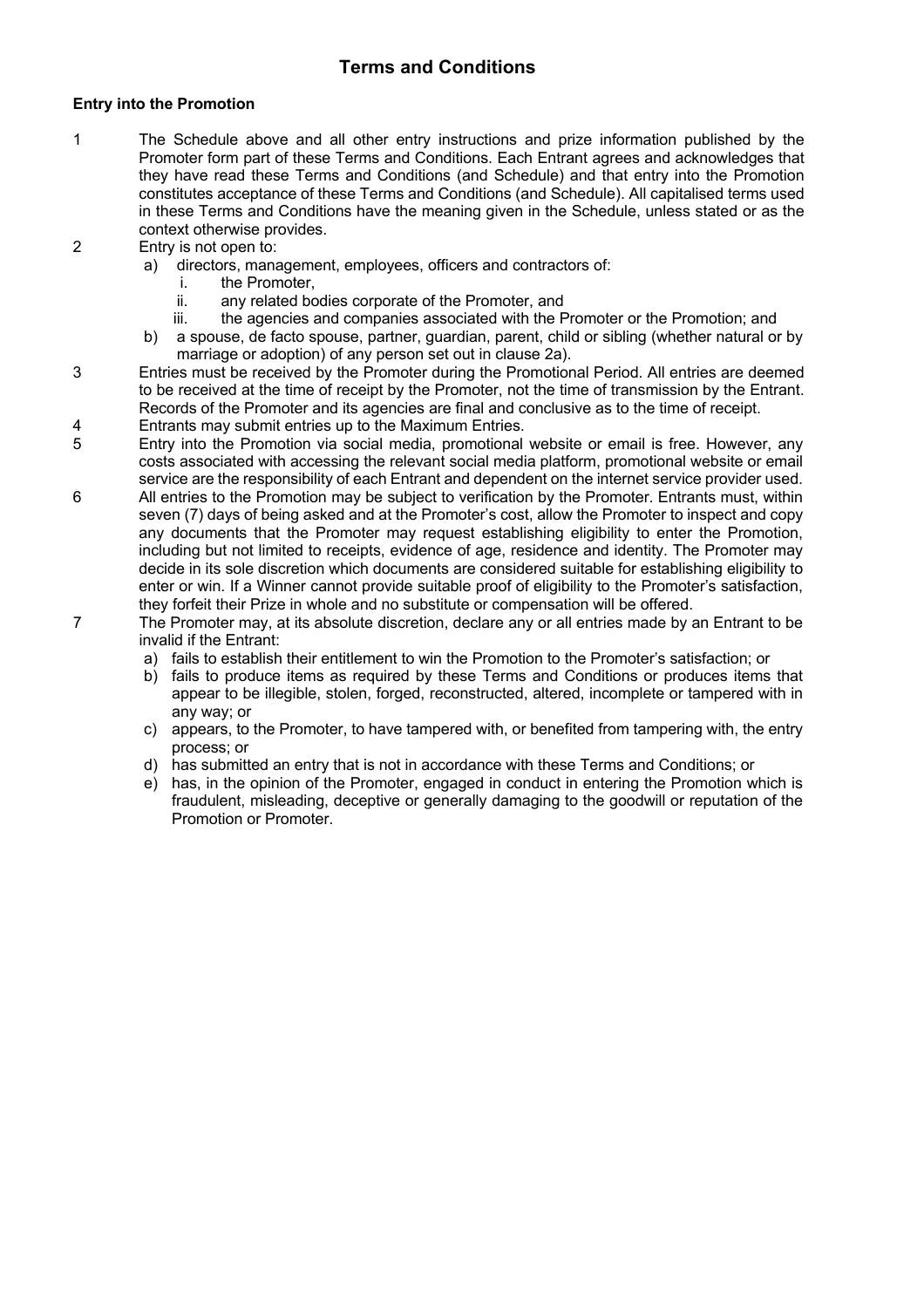# **Entry material**

- 8 Entries must be submitted in accordance with the Entry Method and must not be: incomplete; incomprehensible; unlawful or capable of violating any law or giving rise to a civil action; obscene; defamatory or libellous; threatening or harassing; pornographic or contain nudity; hateful; offensive; incite or be capable of encouraging conduct that would be considered a criminal offence; and in violation of the terms and conditions of the relevant social media platform used to enter the Promotion.
- 9 Entrants warrant that their entry is their own original work, it is not copied in any manner from any other work, and it does not infringe the copyright, moral rights, trade mark rights or any other rights of any third party.
- 10 All entries immediately become and remain the property of the Promoter. The Promoter reserves the right to use, reproduce, distribute, prepare derivative works of and display the entry material (and authorise others to do the same) for the purposes of conducting and promoting the Promotion, awarding the Prize and advertising and marketing the Promoter or the Promotion and/or future promotions on all media now known or later devised, in perpetuity.
- 11 By entering the Promotion, Entrants consent to any use of their entry by the Promoter which may otherwise infringe an Entrant's moral rights in the entry material, including (without limitation), exercising any of the rights in the entry material without identifying the Entrant, and using the entry material in any way that the Promoter sees fit, even if it results in derogatory treatment of the entry material (as defined in the *Copyright Act1968* (Cth)).
- 12 Each Entrant warrants that:
	- a) they have the full power and capacity to grant the rights, warranties and consents set out in these Terms and Conditions;
	- b) they will fully indemnify the Promoter against any loss or damage suffered by the Promoter: i. if any of the warranties given by the Entrant are false;
		- ii. as a result of any breach of clauses 8 and 9 of these Terms and Conditions by the Entrant; and
	- c) they have express consent from each person appearing in the entry material (or if a person appearing in the entry material is under the age of 18 from that person's parent or legal guardian) and the owner of any private property (including any items, objects or real property) appearing in the entry material.

#### **Winners**

- 13 The Number of Winners will be determined from all valid and eligible entries received during the Promotional Period in accordance with the Winner Determination. The Winner/s will receive the Prize/s.
- 14 The Winner/s will be notified in accordance with the Winner Notification.
- 15 All reasonable attempts will be made to contact the Winner/s. If a Prize is forfeited for any reason that Prize will be awarded to the next best entry.

#### **General prize terms**

- 16 All Prize values are correct and based on the recommended retail value at the Start Date of the Promotion.
- 17 If a Prize or any part of a Prize is unavailable for any reason, the Promoter will, in its absolute discretion, substitute the Prize with another item of no lesser retail value, subject, where relevant, to the approval of the authorities that have issued permits or authorities for the conduct of the Promotion.
- 18 Unless expressly stated as being included in the Prize/s, all other costs and expenses associated with taking the Prize/s become the responsibility of Winner/s.
- 19 Prizes cannot be refunded or exchanged and, except as expressly permitted by these Terms and Conditions, cannot be taken as a monetary payment.
- 20 Prizes may be transferred at the Promoter's sole discretion. If the Promoter exercises its discretion to allow a Winner to transfer their Prize, the transfer will be on the condition that the transferee accepts these Terms and Conditions and the Promoter may require such acceptance in writing at its absolute discretion.
- 21 Prizes may not, without the prior written consent of the Promoter, be resold or offered for resale at a premium (including via online auction sites) or used for advertising, promotion or other commercial purposes (including competitions and trade promotions) or to enhance the demand for other goods or services. If a Prize is sold or used in breach of this condition, the Promoter may, in its absolute discretion, withdraw the Prize. Where a Prize has been withdrawn in accordance with this clause, no refund, substitute or compensation will be offered and the Winner and any person who has purchased or otherwise bears that ticket will be refused entry.
- 22 Winner/s should seek independent financial advice at the Winner's sole expense regarding any tax implications relating to the Prize/s or acceptance of the Prize/s.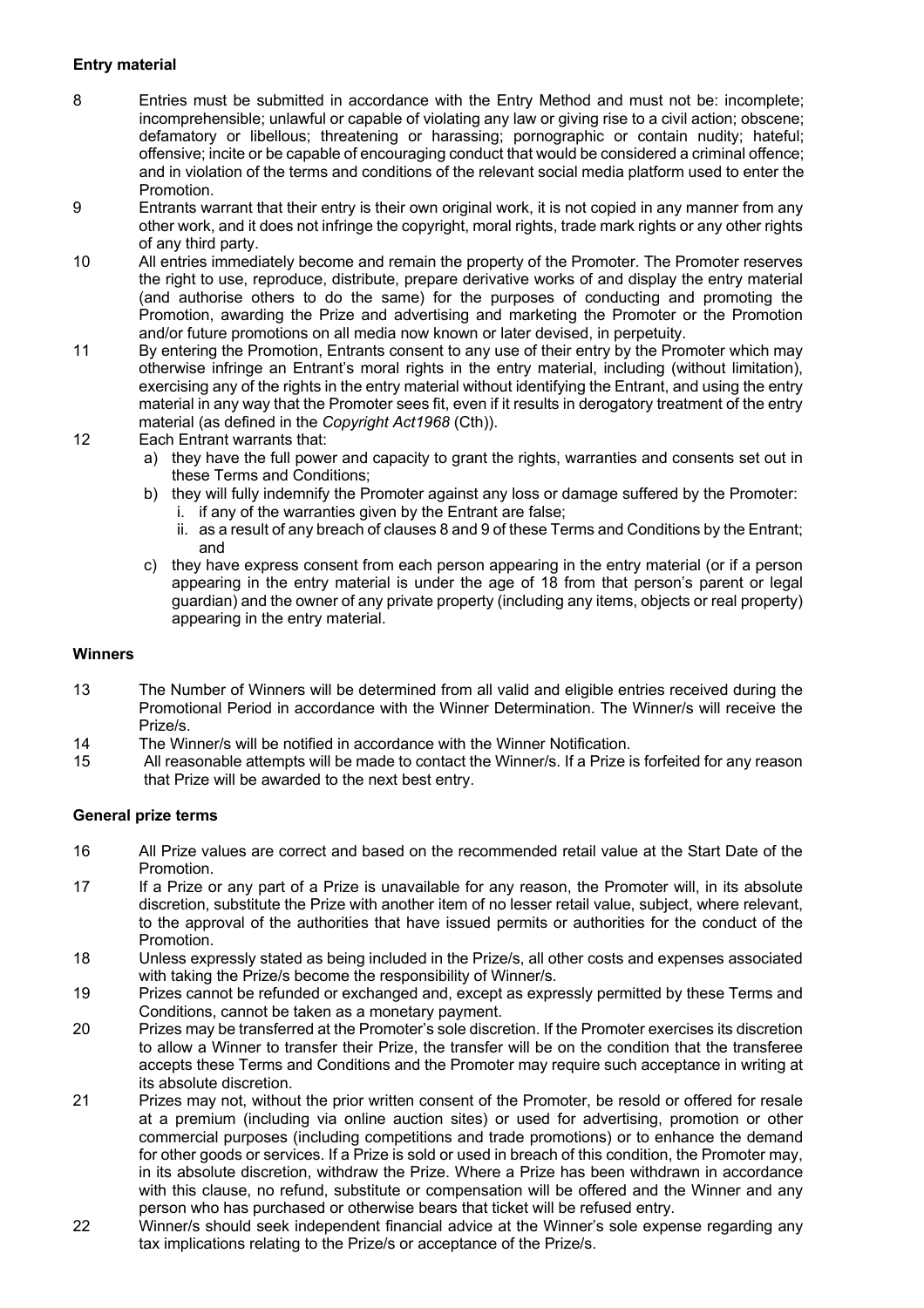- 23 Prizes cannot be used in conjunction with any other discounts or special offers.
- 24 Each Prize will be awarded to the person named in the winning entry as judged in accordance with the Winner Determination.
- 25 Each Prize will be awarded in the Promoter's sole discretion. The Promoter may invalidate any prize claim where the Winner has breached these Terms and Conditions or otherwise failed to comply with any requirement under these Terms and Conditions.
- 26 It is a condition of accepting the Prize/s that the Winner/s and their quest/s must sign a legal release or releases in a form determined by the Promoter in its absolute discretion.

# **Publicity**

- 27 By accepting a Prize, Winner/s agree that:
	- a) if requested by the Promoter, the Winner/s will:
		- i. provide comments about the Promotion and/or a photo or audio-visual clip of themselves; and
		- ii. participate in any promotional activity in connection with the Promotion or the Prize;
	- b) the Promoter may use their name, image, comments, photographs or audio-visual clips (**Materials**) for publicity and promotional purposes in any form of media, without reference or compensation to the Winner/s or any other person;
	- c) the Promoter may use, reproduce, edit and communicate to the public the Materials at any time in any form of media;
	- d) the Promoter may license, authorise or otherwise transfer the rights in the Materials to others to do the same; and
	- e) the Winner/s unconditionally and irrevocably consent to any act or omission that would otherwise infringe any of their moral rights in the Materials and waive all moral rights in the Materials.

## **Use of social media**

- 28 The following terms apply to the extent that the Promotion is conducted on, advertised or promoted on a social media platform owned by a third party (**Platform Operator**):
	- a) each Entrant acknowledges and agrees that the Promotion is in no way sponsored, endorsed or administered by, or associated with, any Platform Operator.
	- b) each Entrant releases each Platform Operator and its associated companies from all liabilities arising in respect of the Promotion;
	- c) to the extent relevant to the Promotion, the Promoter agrees and each Entrant must agree to adhere to the prevailing terms and conditions of each Platform Operator;
	- d) Entrants understand that they are providing their information to the Promoter and not to the Platform Operator;
	- e) Entrants are solely responsible and liable for any content or information they transmit to other users of the Platform Operator; and
	- f) any questions, comments or complaints about the Promotion must be directed to the Promoter not the Platform Operator.

# **Limitation of liability**

- 29 Nothing in these Terms and Conditions limits, excludes or modifies or purports to limit, exclude or modify the statutory consumer guarantees as provided under the *Competition and Consumer Act 2010*, as well as any other implied warranties under the *Australian Securities and Investments Commission Act 2001* or similar State and Territory consumer protection laws (**Non-Excludable Guarantees**). Except for any liability that cannot by law be excluded, including the Non-Excludable Guarantees, the Promoter, its associated agencies and companies and those agencies and companies associated with or involved in the Promotion (including each of their respective directors, officers, employees, servants, contractors and agents past and present) exclude all liability (including negligence), for any personal injury or death; or any loss or damage; whether direct, indirect, special or consequential (including loss of opportunity and loss of profit), arising in any way out of the Promotion or the Prize/s.
- 30 Except for any liability that cannot by law be excluded, including the Non-Excludable Guarantees, the Promoter, its associated agencies and companies and those agencies and companies associated with or involved in the Promotion (including each of their respective directors, officers, employees, servants, contractors and agents past and present) is not responsible for and excludes all liability (including negligence), for any personal injury or death; or any loss or damage; whether direct, indirect, special or consequential (including loss of opportunity and loss of profit), arising in any way out of:
	- a) any technical difficulties or equipment malfunction (whether under the Promoter's control);
	- b) any incorrect or inaccurate information, caused either by users, by any of the equipment or